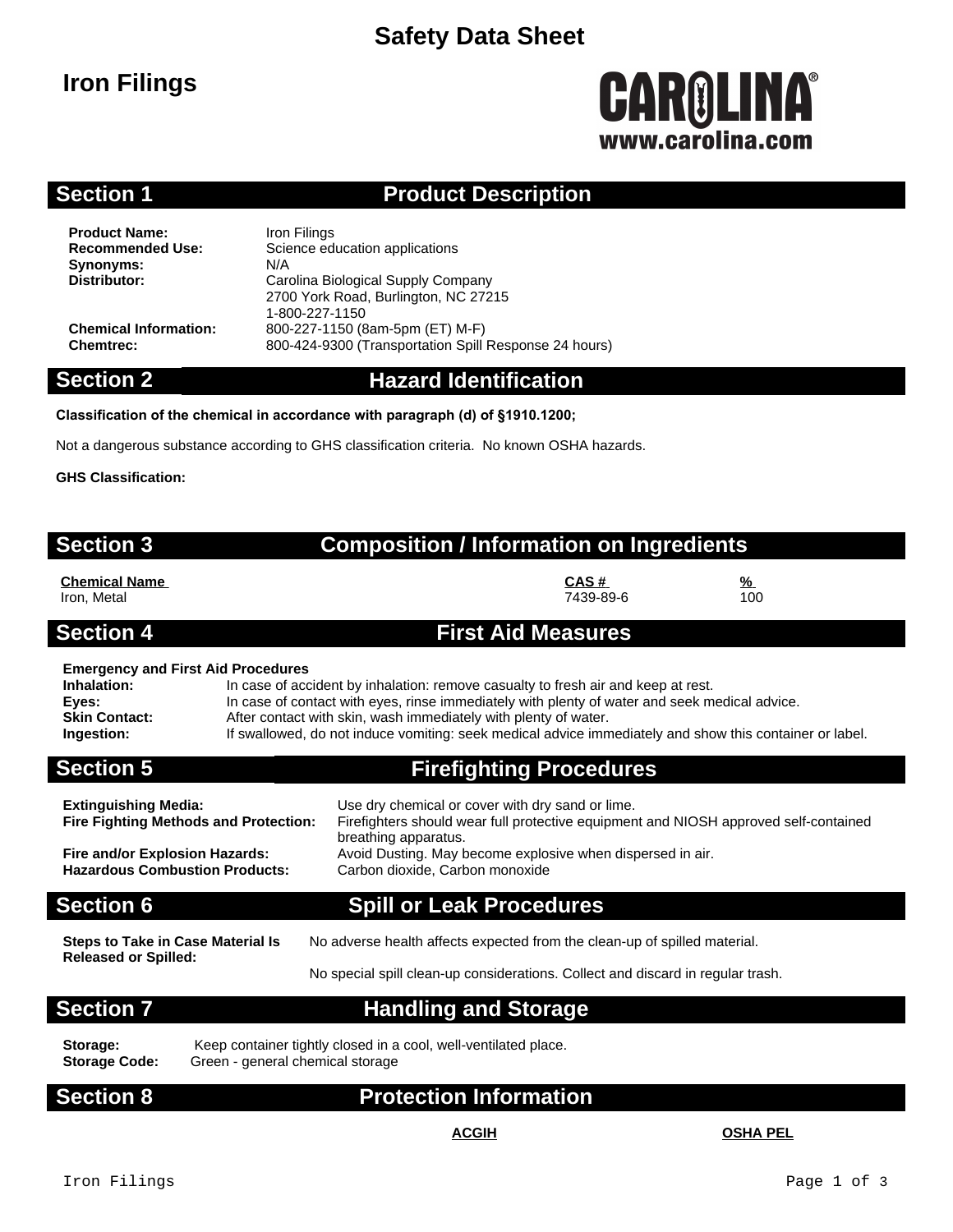# **Safety Data Sheet**

| <b>Chemical Name</b>                        | (TWA)                                                                                                                                                                                                                                                                                                                                                                 | <u>(STEL)</u> | (TWA) | <u>(STEL)</u> |  |  |
|---------------------------------------------|-----------------------------------------------------------------------------------------------------------------------------------------------------------------------------------------------------------------------------------------------------------------------------------------------------------------------------------------------------------------------|---------------|-------|---------------|--|--|
| No data available                           | N/A                                                                                                                                                                                                                                                                                                                                                                   | N/A           | N/A   | N/A           |  |  |
| <b>Control Parameters</b>                   |                                                                                                                                                                                                                                                                                                                                                                       |               |       |               |  |  |
| <b>Engineering Measures:</b>                | No exposure limits exist for the constituents of this product. General room ventilation<br>might be required to maintain operator comfort under normal conditions of use.                                                                                                                                                                                             |               |       |               |  |  |
| <b>Personal Protective Equipment (PPE):</b> | Lab coat, apron, eye wash, safety shower.                                                                                                                                                                                                                                                                                                                             |               |       |               |  |  |
| <b>Respiratory Protection:</b>              | No respiratory protection required under normal conditions of use.                                                                                                                                                                                                                                                                                                    |               |       |               |  |  |
| <b>Eye Protection:</b>                      | Wear chemical splash goggles when handling this product. Have an eye wash station<br>available.                                                                                                                                                                                                                                                                       |               |       |               |  |  |
| <b>Skin Protection:</b>                     | Avoid skin contact by wearing chemically resistant gloves, an apron and other protective<br>equipment depending upon conditions of use. Inspect gloves for chemical break-through<br>and replace at regular intervals. Clean protective equipment regularly. Wash hands and<br>other exposed areas with mild soap and water before eating, drinking, and when leaving |               |       |               |  |  |

**Gloves:** Natural latex,, Natural rubber, Neoprene, Nitrile, Polyvinyl chloride

#### **Section 9 Physical Data**

**Appearance:** Solid **Vapor Density (Air=1):** N/A<br> **Odor:** No data available **Value Contract Contract Contract Contract Contract Contract Contract Contract Contract Contract Contract Contract Contract Contract Contract Cont Odor:** No data available<br>**Odor Threshold:** No data available **Flash Point:** No data available **Viscosity:** No data available

**Formula:** Fe **Vapor Pressure:** 0.000001 hPa at 25 °C **Evaporation Rate (BuAc=1): N/A Solubility in Water: Practically Insoluble pH:** No data available **Log Pow (calculated):** No data available **Melting Point:** 1539 C **Autoignition Temperature:** No data available **Boiling Point:** No data available 2735 C **Decomposition Temperature:** No data available<br> **Flash Point:** No data available **Composition Intervalse Composition Composition Intervalse Point: No data available Percent Volatile by Volume: 0%** 

Not determined

#### **Section 10 Reactivity Data**

**Reactivity:** No data available<br> **Chemical Stability:** No data available<br>
Stable under norr **Conditions to Avoid:** None known.<br> **Hazardous Polymerization:** Will not occur **Hazardous Polymerization:** 

Stable under normal conditions.

**Section 11 Toxicity Data** 

Oral LD50 Rat 30000 mg/kg

**Symptoms (Acute):** N/A **Delayed Effects:** No data available

**Routes of Entry** Inhalation, ingestion, eye or skin contact.

work.

**Acute Toxicity: Chemical Name CAS Number CAS Number CAS Number CAS Dermal LD50 Inhalation LC50**<br> **CAS Number Cral LD50 Rat** Mot determined Not determined

**Carcinogenicity: Chemical Name CAS Number IARC NTP OSHA**

No data available  $7439-89-6$  Not listed Not listed Not listed Not listed Not listed

**Chronic Effects:**

**Mutagenicity:** No evidence of a mutagenic effect.<br> **Teratogenicity:** No evidence of a teratogenic effect

No evidence of a teratogenic effect (birth defect). **Sensitization:** No evidence of a sensitization effect.

**Reproductive:** No evidence of negative reproductive effects.  **Target Organ Effects:**

**Acute:** See Section 2<br> **Chronic:** Not listed as a Not listed as a carcinogen by IARC, NTP or OSHA.